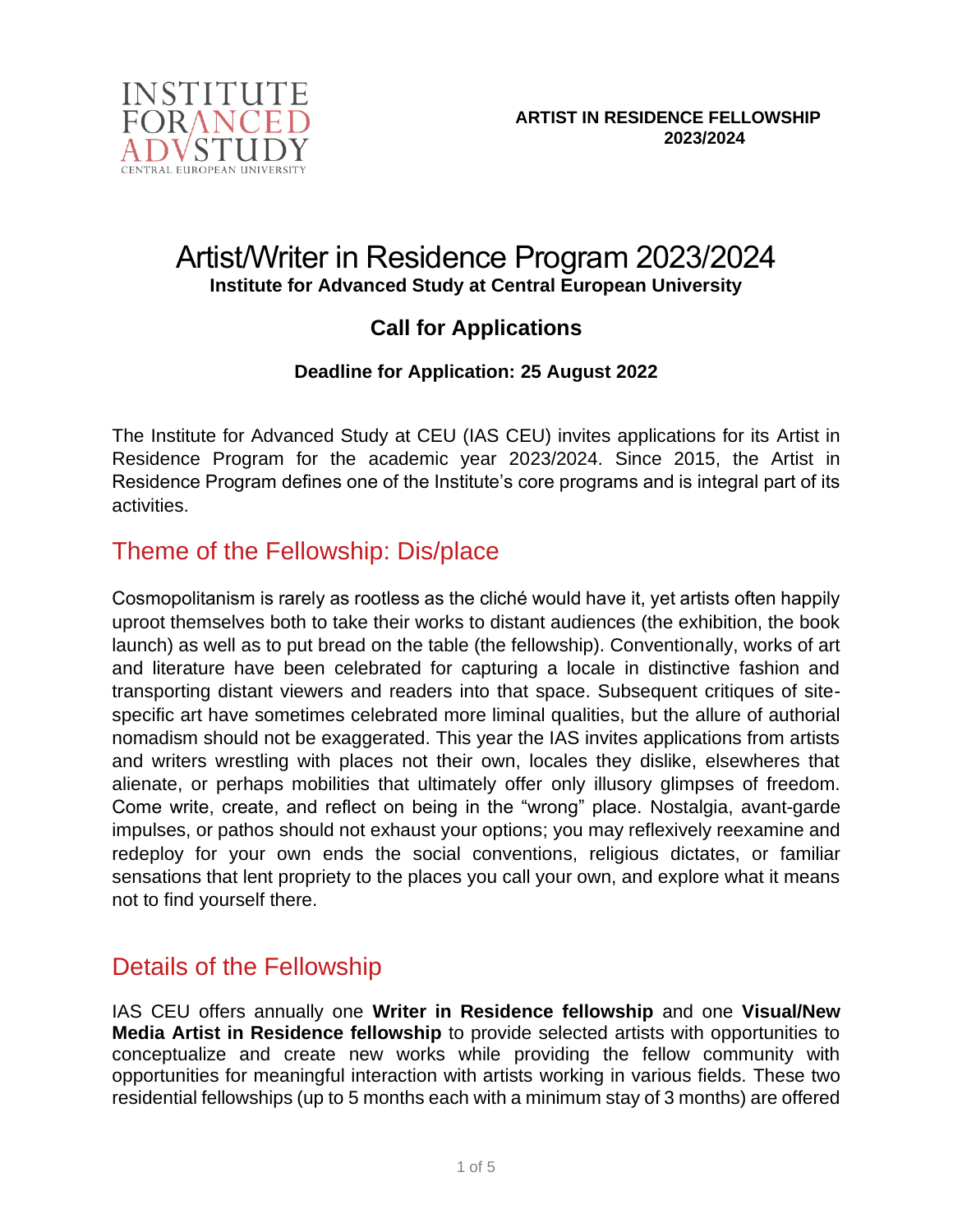

on a competitive basis to internationally established as well as emerging artists, in creative writing (from poetry and prose to drama, screen and playwriting) and in the visual arts, including new media art (from painting to filming and from digital art to computer graphics to interactive art).

We seek artists who will be able to work independently, have a solid plan of work for their fellowship period and are ready to engage with the intellectual life at the Institute and the university. Artists in residence are expected to participate in the academic life of the community of IAS Fellows, which includes participation in the weekly Fellows' seminar and a presentation of their own artistic or literary work.

To be in residence at IAS CEU means to work and participate in an academic community, to receive technical and artistic assistance and to be immersed in a vibrant city's cultural life. While in residence, artists benefit from an intense production time enhanced by the exchange of ideas and experiences with fellows of the Institute. The Institute views art and scholarship as complementary rather than separate activities, which interact dynamically and encourage mutual productivity.

IAS CEU is an independent Institute for Advanced Study. It is based at the Budapest Campus of Central European University. As of the Academic Year 2019/20 CEU is operating at two locations, the main university at the Vienna Campus and some institutes and centers at the Budapest Campus. Hosting its programs at the latter campus and in one of Central Europe's attractive cities, IAS CEU seeks to benefit from this new arrangement and to be part of the rich academic life and research generated in both places - from its premises in Budapest, as independent and yet integral part of the university and its location right in the center of city. While CEU was forced to move its accredited degree programs from Hungary to its new campus in Vienna, the Budapest Campus hosts, apart from the IAS, the bi-campus library, the Open Society Archive (OSA), the Summer School Network (SUN), a number of research centres and projects and, since September 2020, CEU's new Democracy Institute.

### Fellowships include:

A net allowance of **EUR 2,000** per month + accommodation at the Raoul Wallenberg Guesthouse and/or office space at IAS CEU premises as available, either of which may serve as a studio", limited equipment and technical support from the CEU Media Lab. We encourage all applicants for the visual artist fellowship to inquire about existing facilities and technology available.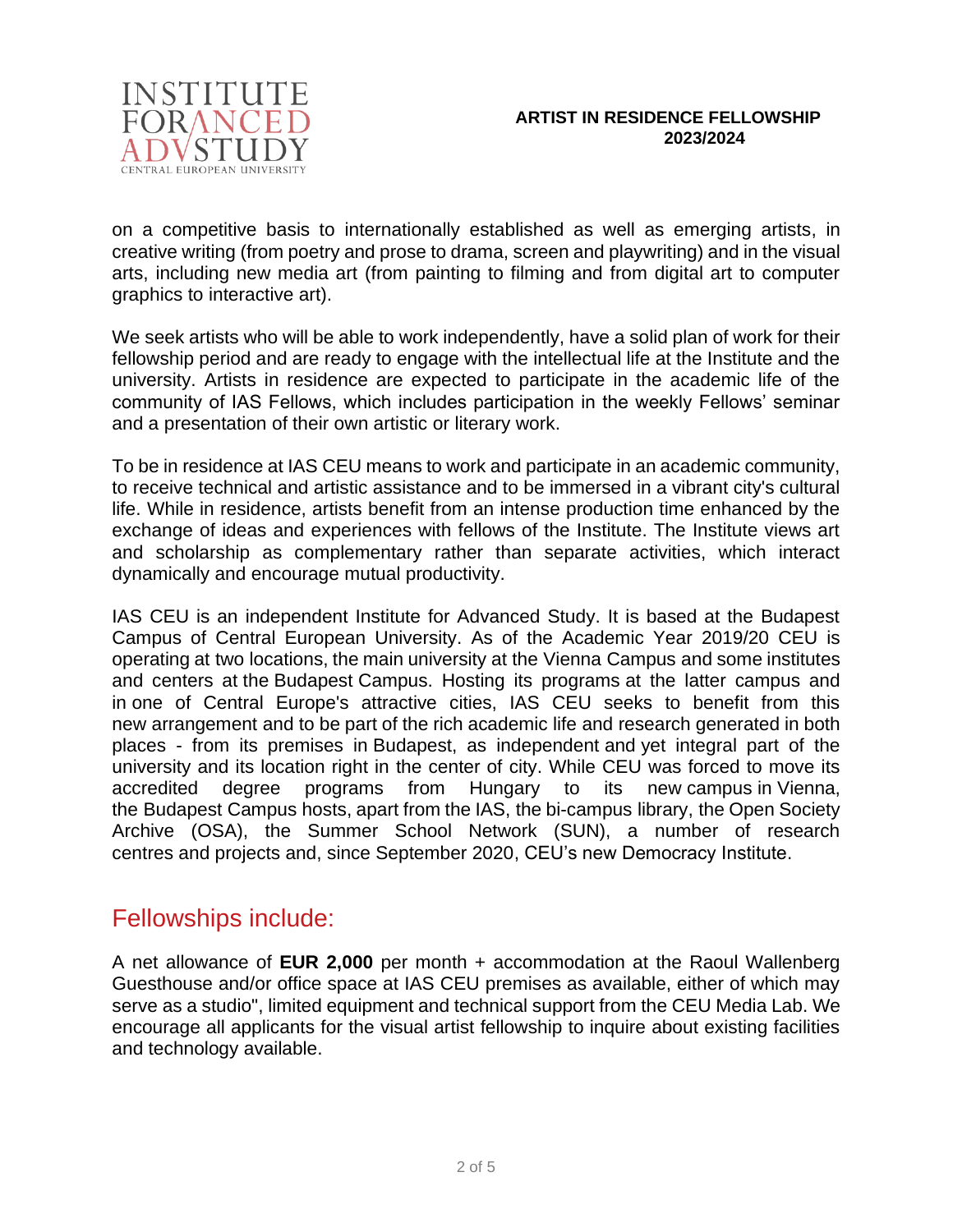

#### **ARTIST IN RESIDENCE FELLOWSHIP 2023/2024**

Awarded fellows are responsible for their own travel arrangements and health insurance. Fellowships may start in October 2023. Fellows are required to be in **continuous residence** for the duration of the fellowship.

# Application criteria:

Applications are expected from writers and artists who

- hold a relevant university degree
- preferably are actively involved in related artistic and academic fields
- have a solid portfolio of artistic projects or writings
- show potential to deepen and grow their creative practice
- demonstrate ability to engage with the IAS community
- are fluent in English.

Former fellows of IAS CEU are not eligible to apply again for a period of 7 years. Applications at an earlier stage may be considered only in exceptional cases.

Reapplication is possible only 3 times within a period of 5 years.

# How to apply?

The deadline for application is 25 August, 2022. All applications must be submitted through our online application system.

**Step 1:** Prepare your **application package**: create **one pdf file** no larger than 12 MBs containing all your application documents. The name of the pdf file should contain your last name, first name and the type of fellowship you are applying for in the following format:

Doe, Jane\_ AIR\_Writer.pdf or Doe, Jane\_ AIR\_Visual-Media\_Artist.pdf

Your application package should contain the following documents:

- Cover letter indicating how the fellowship is beneficial for the artistic project (max. 3 pages)
- Abstract of the project (max. 400 words)
- *For visual/media/new media artists:* Project plan which describes a concrete project that can be developed while in residence, identifying any technical support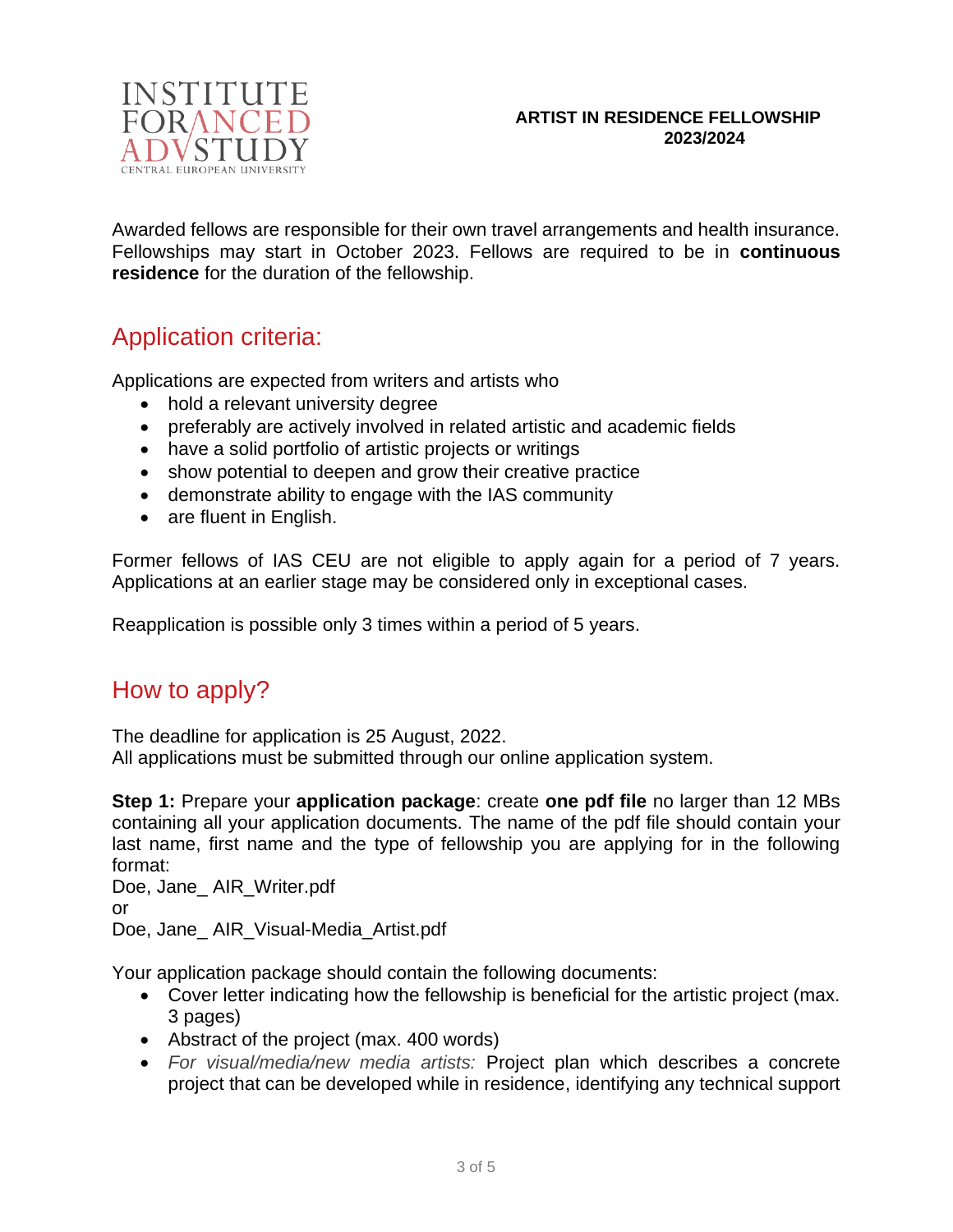

needed (max. 1,500 words, not counting references; possible additional video material)

- *For writers:* Work plan while in residence (max. 1,500 words, not counting references)
- CV (max. 4 pages), including a list of published works and/or portfolio (the selection committee might request samples at a later stage)

**Step 2:** Go to the **Application Form** for the Academic Year 2023/24 at the IAS CEU website and fill in all your data as required: [https://sits.ceu.edu/urd/sits.urd/run/siw\\_sso.go?IAS\\_ARTIST\\_APPLICATION-](https://sits.ceu.edu/urd/sits.urd/run/siw_sso.go?IAS_ARTIST_APPLICATION-FiDHsuxoLx85Ojf3pKbmTVStt2v)[FiDHsuxoLx85Ojf3pKbmTVStt2v](https://sits.ceu.edu/urd/sits.urd/run/siw_sso.go?IAS_ARTIST_APPLICATION-FiDHsuxoLx85Ojf3pKbmTVStt2v)

**Step 3**: As a final step, upload your application package (pdf file), and submit your application.

**Please note that you cannot save your work and continue filling in the form at a later time, so you are asked to submit your application when you have all information and materials ready! Incomplete forms, or applications submitted in any other way than what is described in this Call will not be considered.**

Please also note that incomplete applications, when either the webform is not filled in or the pdf application package is not included, will not be considered. Upon successful submission, you will receive an automated email confirmation of receipt of your application.

Application deadline: **25 August, 2022** (midnight, Central European Time). Successful candidates will be informed **in mid-March, 2023**.

#### **Please kindly note that the IAS will not share the results of the evaluation process (reviews, scores) with the applicants.**

Applications are encouraged from all qualified candidates, irrespective of their ethnicity, age, religion, disability, sexual orientation, and gender identity.

Enquiries should be sent to IAS art applications@ceu.edu.